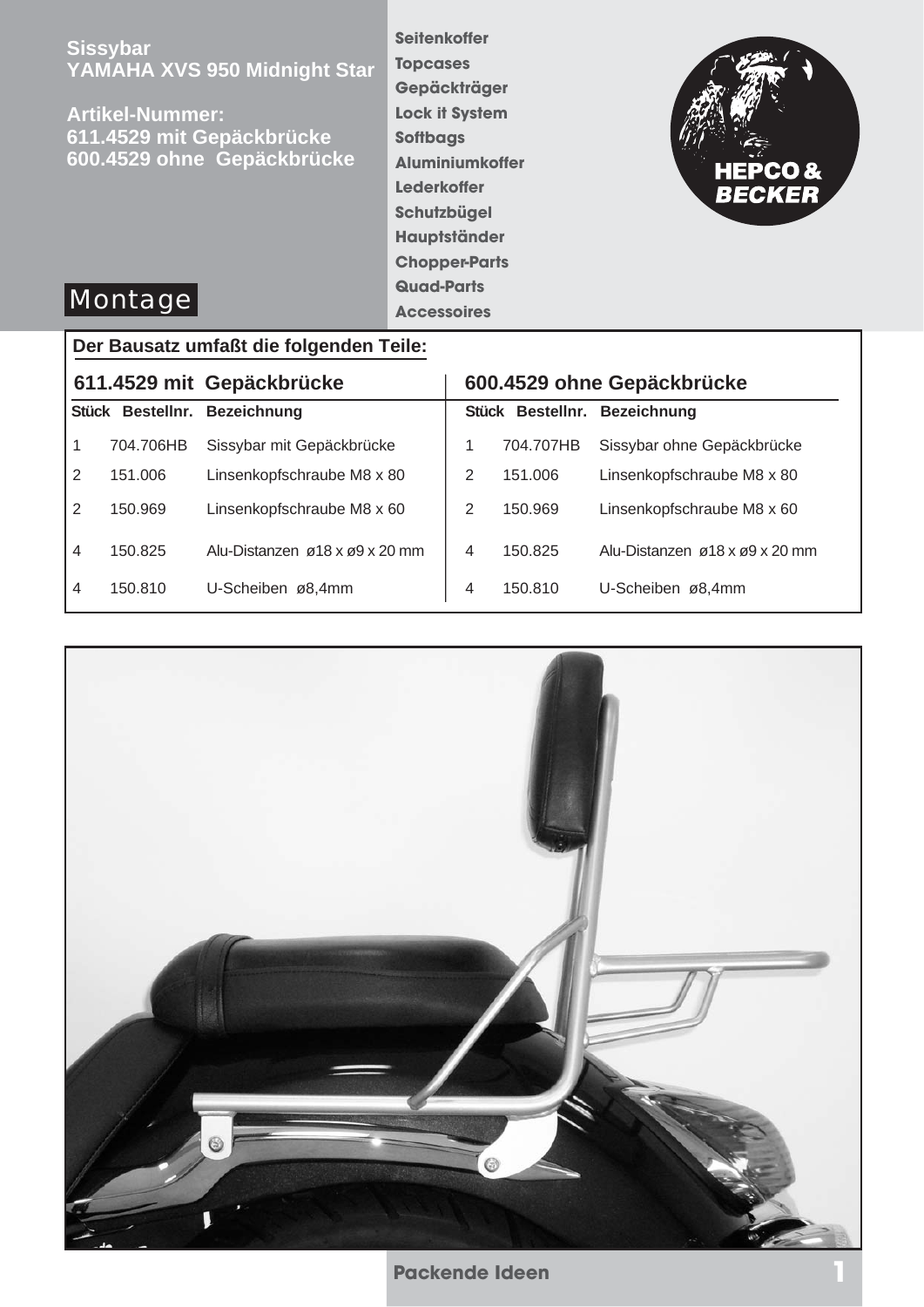

**Tip: Chromleisten vor Beginn der Arbeiten mit Klebeband am Kotflügel fixieren - dies erleichtert die Montage. Die Originalschrauben entfallen.**

**Anzugsmomente des Motorradherstellers beachten! Nach der Montage alle Verschraubungen auf festen Sitz kontrollieren! Bitte beachten Sie unsere beigefügten Serviceinformationen.**

**Weiteres lieferbares Zubehör:**

Kofferträger **Nr. 650.4529 00 02 chrom Packtaschenhalter** Nr. 625.4529 chrom Gepäckbrücke Nr. 650.4529 01 02 chrom Motorschutzbügel Nr. 501.4529 chrom Solorack mit Rückenlehne Nr. 611.4530 chrom Solorack ohne Rückenlehne Nr. 600.4530 chrom Twinlights **Nr. 400.4529 chrom** Fenderguard Nr. 410.4529 chrom



## **Hepco & Becker GmbH An der Steinmauer 6**

**D-66955 Pirmasens**

**Tel.: 06331 - 1453 - 100 Fax: 06331 - 1453 - 120 eMail: vertrieb@hepco-becker.de www.hepco-becker.de**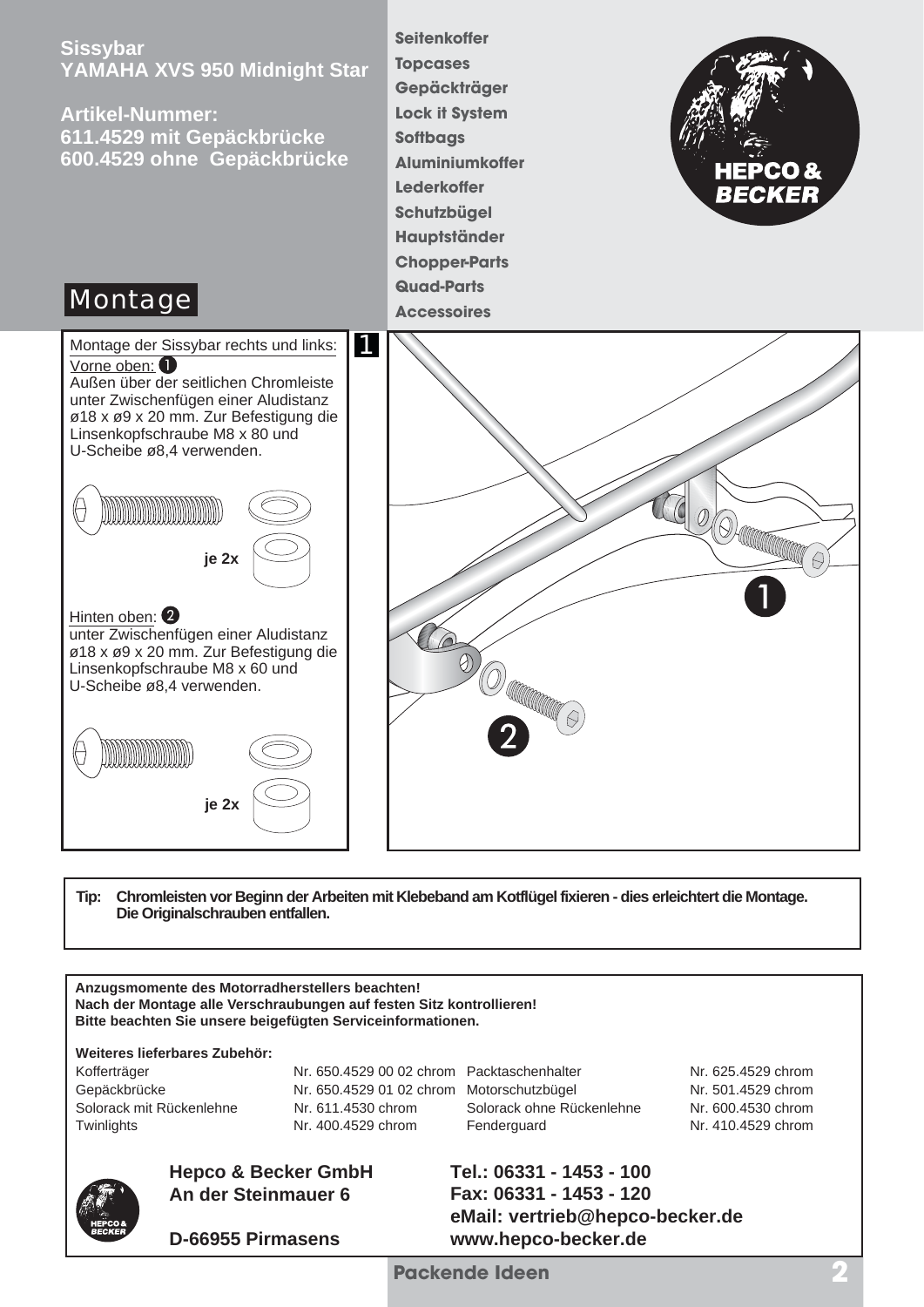**Sissybar YAMAHA XVS 950 Midnight Star**

**Item-No. 611.4529 with rear rack 600.4529 without rear rack** **Side cases Top cases luggage frames Lock it system Softbags Aluminium luggage Leather luggage Protection bars Center stands Chopper parts Quad parts Accessories**



## Assembling instructions

## **611.4528 with rear rack 600.4529 without rear rack The kit includes the following parts: Quant item no. description Quant item no. description** 1 704.706HB Sissybar with rear rack 2 151.006 Filister head screw M8 x 80 2 150.969 Filister head screw M8 x 60 4 150.825 spacer ø18 x ø9 x 20 mm 4 150.810 Washer ø8,4mm 1 704.707HB Sissybar without rear rack 2 151.006 Filister head screw M8 x 80 2 150.969 Filister head screw M8 x 60 4 150.825 spacer ø18 x ø9 x 20 mm 4 150.810 Washer ø8,4mm